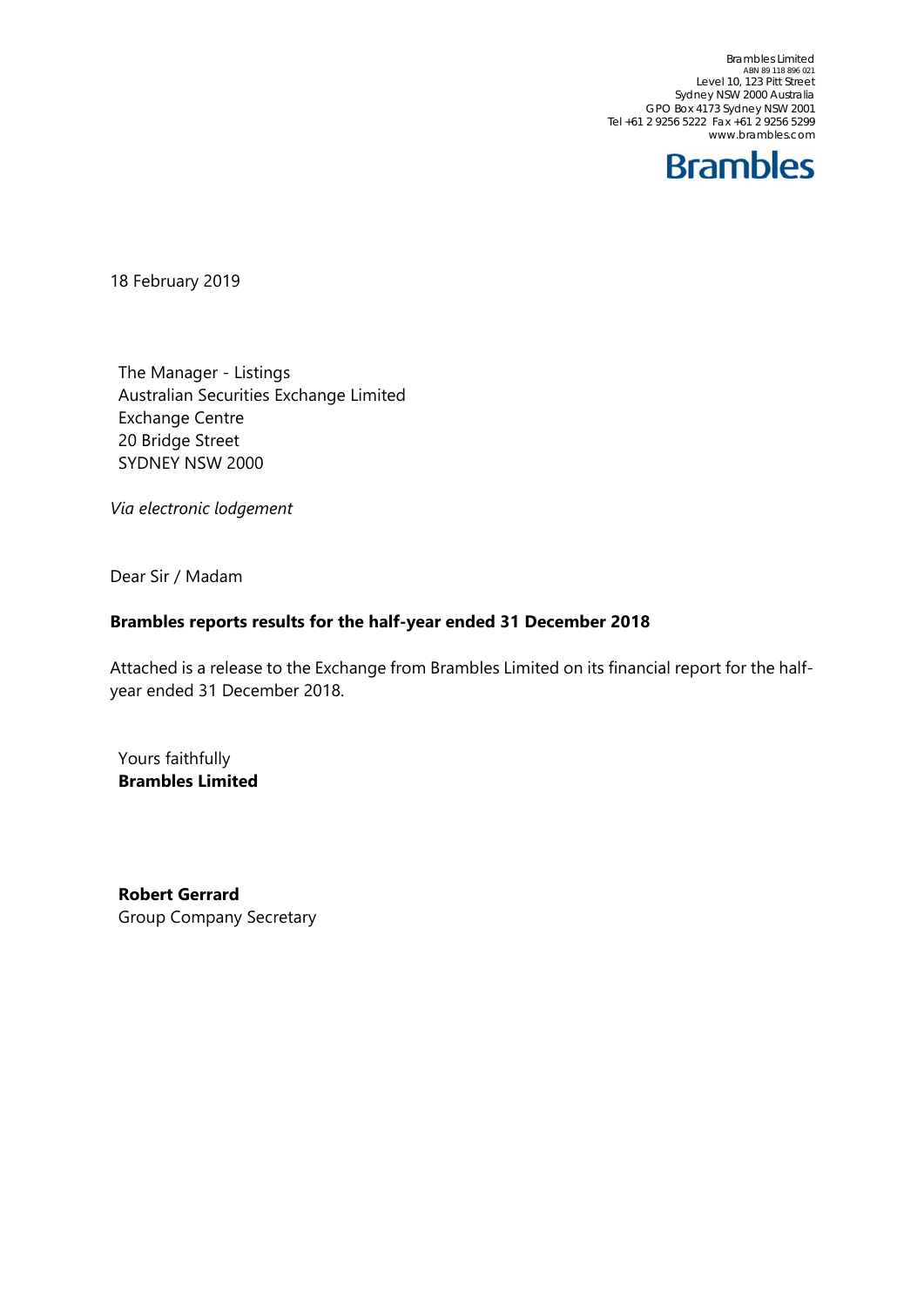## **Brambles' 1H19 result: Continued strong revenue growth across all segments**

- **Sales revenue increased 7% at constant currency**<sup>1</sup> reflecting ongoing volume momentum across all segments and improved price realisation in both developed and emerging markets.
- **Underlying Profit<sup>2</sup> and Operating profit both increased 1% at constant currency as the sales contribution** to profit was largely offset by cost headwinds including inflationary cost pressures in major markets and higher cost-to-serve, particularly in the CHEP Americas region.
- **US accelerated automation, productivity and pricing initiatives remain on track** to deliver progressive margin benefits.
- **Profit after tax decreased 25% at constant currency** due to the cycling of a US\$103.2 million non-cash tax benefit recognised in 1H18 as a result of US tax reform.
- **Free Cash Flow after dividends of US\$(93.3) million** was US\$63.9 million below the prior year. Excluding the US\$31.0 million investment in US supply chain efficiency programmes<sup>3</sup> which was funded by FY18 asset actions, Free Cash Flow was US\$32.9 million below prior year largely due to the US\$30 million reversal of FY18 working capital timing benefits disclosed to the market at the FY18 result.
- **Return on Capital Invested<sup>4</sup> of 18.0%** was broadly in line with 1H18 reflecting earnings performance and increased investments to support growth and supply chain initiatives.
- **Interim dividend of AU14.5 cents per share, franking of 65% reflects one-off increase** due to the acceleration of Australian tax payments.
- **IFCO separation process:** As announced in August 2018, to ensure optimal shareholder value is achieved, Brambles is pursuing a separation of IFCO via a dual track demerger and sale process. Brambles expects the separation to be completed during calendar year 2019.

### **Results Highlights**

|                                               | 1H19 result  | Change vs. 1H18 |               |
|-----------------------------------------------|--------------|-----------------|---------------|
|                                               | (Actual FX)  | (Actual FX)     | (Constant FX) |
| <b>Statutory basis</b>                        |              |                 |               |
| Sales revenue (continuing)                    | US\$2,856.4m | 3%              | 7%            |
| Operating profit (continuing)                 | US\$498.9m   | (3)%            | 1%            |
| Profit after tax                              | US\$319.8m   | (27)%           | (25)%         |
| Basic earnings per share                      | US20.2¢      | (27)%           | (25)%         |
| Interim dividend per share                    | AU14.5¢      |                 |               |
| <b>Non-statutory basis</b>                    |              |                 |               |
| <b>Underlying Profit</b>                      | US\$504.4m   | (3)%            | 1%            |
| Cash Flow from Operations                     | US\$237.4m   | $US\$(73.8)m$   |               |
| Free Cash Flow after dividends                | US\$(93.3)m  | US\$(63.9)m     |               |
| Underlying Profit after finance costs and tax | US\$326.7m   | (4)%            | $(1)$ %       |
| Underlying earnings per share                 | US20.5¢      | (4)%            | $(1)$ %       |
| Return on Capital Invested (ROCI)             | 18.0%        | $(0.4)$ pts     | $(0.3)$ pts   |

 $1$  Constant currency is calculated by translating reported period results into US dollar at the actual monthly FX rates applicable in the prior corresponding period.

 $^2$  A non-statutory measure that represents profit from continuing operations before finance costs, tax and Significant Items.

 $3$  US supply chain efficiency programmes include the accelerated automation programme and other procurement initiatives.

<sup>&</sup>lt;sup>4</sup> Underlying Profit multiplied by two divided by the 6-month average of capital invested; capital invested is calculated as net assets before tax balances, cash and borrowings, but after adjustments for pension plan actuarial gains or losses and net equity adjustments for equity-settled share-based payments.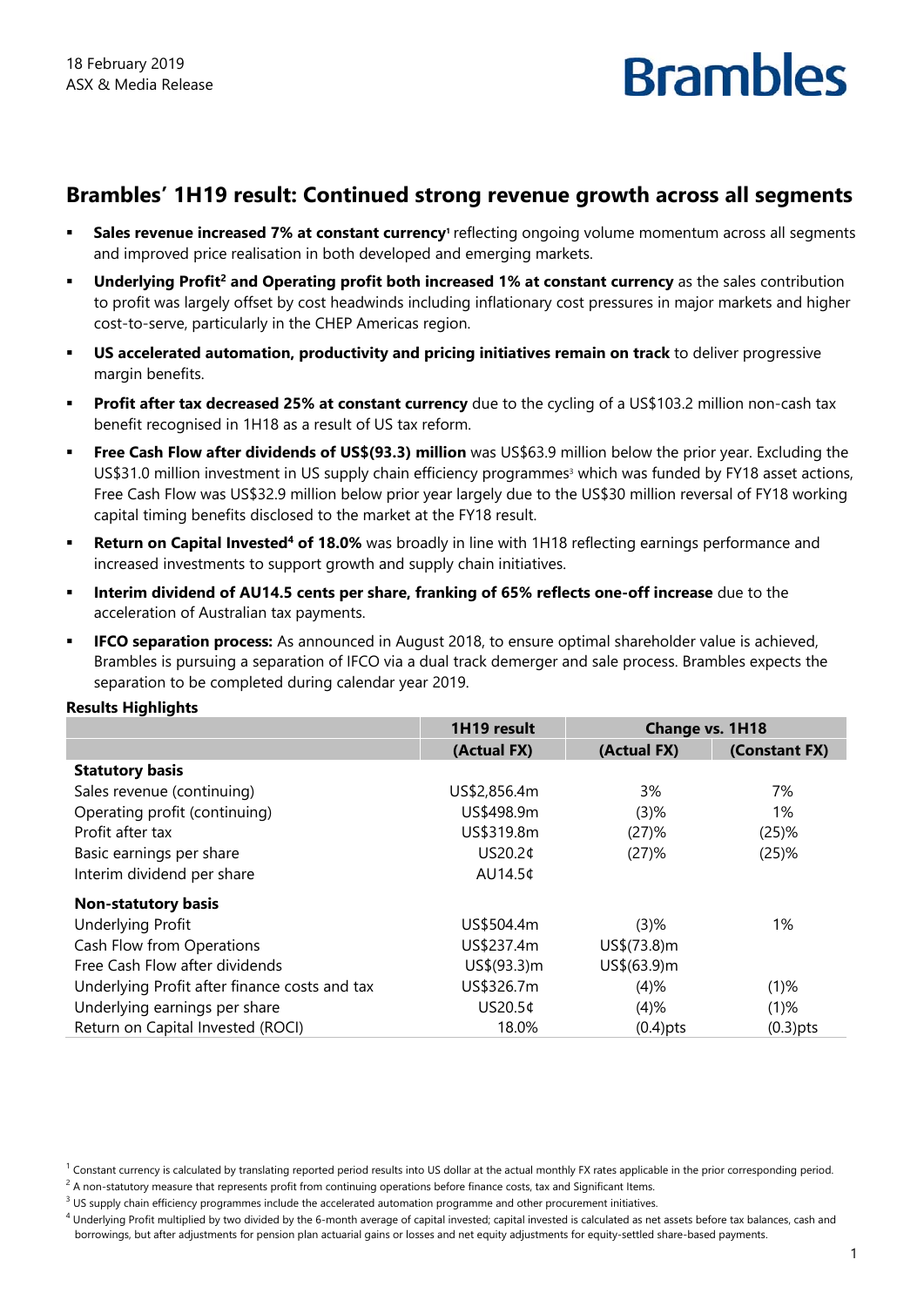**Sales revenue** of US\$2,856.4 million increased 7% at constant currency. Growth was largely driven by expansion with new and existing customers across CHEP pallet operations, the EMEA automotive business and the European IFCO RPC business. Price realisation in the pallet businesses across North America, Europe, Latin America and Australia was strong during the half.

**Underlying Profit** of US\$504.4 million increased 1% at constant currency as the strong sales contribution to profit, inflation-related pricing actions and productivity gains were largely offset by inflationary cost pressures and the continuation of the cost challenges in CHEP Americas highlighted at the FY18 result. These challenges relate to higher transport costs, network inefficiencies associated with capacity constraints, costs associated with the conversion from stringer to block pallets in Canada and ongoing higher cost-to-serve in Latin America.

**Return on Capital Invested** of 18.0% declined 0.3 percentage points at constant currency reflecting the Underlying Profit performance outlined above, capital expenditure to support growth, increased investment in US supply chain efficiency programmes and the impact on Average Capital Invested<sup>s</sup> associated with the exit of the HFG joint venture in 2H18.

**Cash Flow from Operations** of US\$237.4 million decreased US\$73.8 million on the prior year. This decrease was largely due to the impact of items disclosed at the FY18 result, including the reversal of US\$30 million of FY18 working capital timing benefits and a US\$31 million investment in US supply-chain efficiency programmes which was funded by proceeds from FY18 portfolio asset actions. Cash Flow from Operations also reflected US\$29 million of additional capital expenditure to support strong growth in the EMEA automotive business and US\$11 million of investment to support increased Brexit-related retailer stocking.

**Free Cash Flow after dividends** decreased US\$63.9 million on prior year reflecting the Cash Flow from Operations performance, lower cash dividend payments due a weaker Australian dollar and higher cash interest payments despite a reduction in interest expense. The higher cash interest payments were offset by lower Significant Items outflows in the period.

### **Dividend**

The Board has declared an interim dividend of 14.5 Australian cents per share with franking of 65%, up from 30% franking of both the 2018 interim and final dividends. The increased level of franking on the interim dividend reflects an acceleration of Australian tax payments. The franking of the 2019 full-year dividend is expected to return to approximately 30%, consistent with prior periods. The unfranked component of the interim dividend is conduit foreign income. Consequently, non-resident shareholders will not pay Australian dividend withholding tax on this dividend. The 2019 interim dividend is payable on 11 April 2019 to shareholders on Brambles' register at 5.00pm on 7 March 2019. The ex-dividend date is 6 March 2019.

The non-underwritten Dividend Reinvestment Plan (DRP) will remain in place for this dividend and will attract a zero discount. Brambles will continue to neutralise any dilutive impact on earnings per share of the DRP through the transfer of existing shares to participating shareholders, via on-market purchases.

As previously announced in August 2018, as part of the IFCO separation Brambles is undertaking an evaluation of its capital structure and dividend policy to ensure it is optimal for supporting future growth and shareholder returns while still maintaining a strong investment grade balance sheet and credit profile. Brambles will update the market on the outcomes of this evaluation as part of its 2019 Full-Year results announcement. Brambles intends to maintain its progressive dividend policy for its 2019 full-year dividend.<sup>6</sup>

## **CEO Commentary**

Brambles' CEO, Graham Chipchase said: "We delivered a solid 1H19 performance despite ongoing cost pressures and increasingly challenging macro-economic conditions across our major markets.

"Volume growth across the Group was strong at 5% and is a testament to the inherent benefits of our share and reuse business model across the entire supply chain. Notwithstanding strong rates of new customer conversions in

<sup>&</sup>lt;sup>5</sup> A six-month average of capital invested. Capital invested is calculated as net assets before tax balances, cash and borrowings, but after adjustments for pension plan actuarial gains or losses and net equity adjustments for equity-settled share-based payments.

<sup>&</sup>lt;sup>6</sup> The actual amount of the 2019 full-year dividend (and any future dividends), consistent with Brambles' current dividend policy will, however remain subject to Brambles financial performance, cash requirements during the period and any unforeseen circumstances.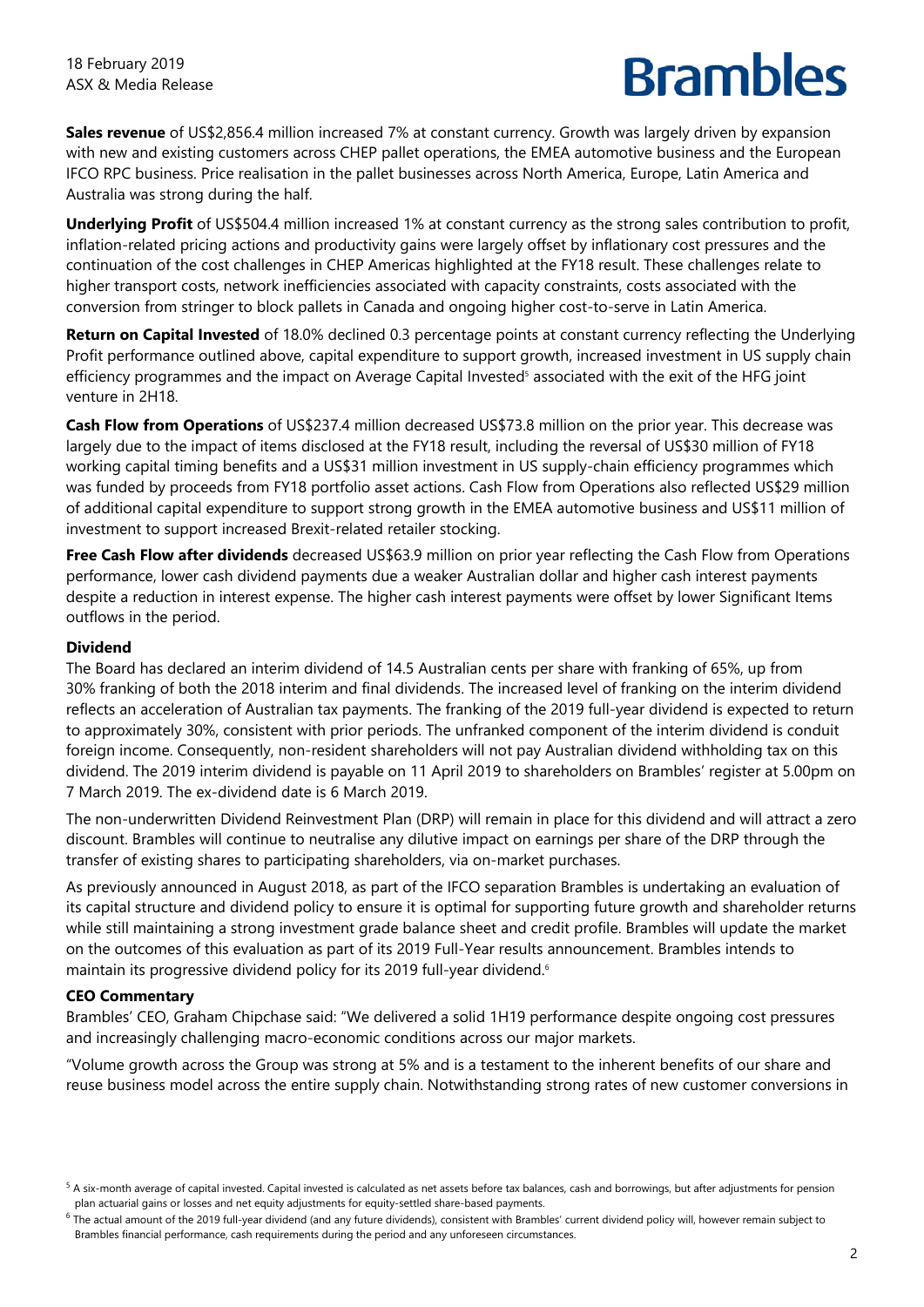most markets, we noted a moderation in like-for-like volume growth during the second quarter, particularly in Western and Southern Europe where economic conditions were most challenging during the period.

"In response to sustained levels of elevated cost inflation in most major markets, our businesses implemented surcharges and exercised contractual indexation clauses to offset three-quarters of the inflationary cost increases experienced during the period. Our teams continue to focus on aligning contractual terms and pricing with the prevailing cost-to-serve in each region.

"In addition to pricing initiatives, we continue to look at our own operations and identify opportunities across functions and regions, as well as globally, to improve our performance, enhance the way we operate and increase the value we provide our customers.

"The Brambles Executive Leadership Team is working together to optimise, modernise and simplify the way we do business with the objective of addressing short and medium-term challenges and to position Brambles for continued success in the 2020s and beyond."

### **Outlook**

The Group expects to deliver sustainable growth and returns well in excess of the Company's cost of capital, underpinned by the following financial objectives:

- Sales revenue growth in the mid-single digits, primarily driven by growth with existing customers, the ongoing conversion of new customers to pooled solutions and expansion across geographies;
- Underlying Profit growth in excess of sales revenue growth through-the-cycle, driven by the progressive delivery of operational, organisational and capital efficiencies; and
- The delivery of strong Return On Capital Invested and sufficient cash generation to fund growth, innovation and shareholder returns.

Key considerations for FY19:

- Cash generation is expected to improve in 2H19, notwithstanding funding investment in growth and business improvement projects;
- FY19 constant-currency Underlying Profit growth is expected to show modest improvement over the prior year, with increased price realisation and the delivery of cost efficiencies largely offset by ongoing global input-cost inflation; and
- Our global automation, productivity and supply chain cost out programmes remain on track to progressively deliver margin benefits and improved business outcomes over the medium term.

### **Further Information**

| Sean O'Sullivan                    | Raluca Chiriacescu              |
|------------------------------------|---------------------------------|
| Vice President, Investor Relations | Director, Investor Relations    |
| +61 2 9256 5262                    | +44 2038 809 412                |
| +61 412 139 711                    | +44 7810 658 044                |
| sean.osullivan@brambles.com        | raluca.chiriacescu@brambles.com |

**Brambles Limited** (ASX: BXB) Under the CHEP and IFCO brands Brambles helps move more goods to more people, in more places than any other organisation on earth. Its pallets, crates and containers form the invisible backbone of the global supply chain and the world's biggest brands trust Brambles to help them transport their goods more efficiently, sustainably and safely. As pioneers of the sharing economy, Brambles created one of the world's most sustainable logistics businesses through the share and reuse of its platforms under a model known as 'pooling'. Brambles primarily serves the fast-moving consumer goods (e.g. dry food, grocery, and health and personal care), fresh produce, beverage, retail and general manufacturing industries. The Group employs approximately 11,000 people and own approximately 630 million pallets, crates and containers through a network of more than 850 service centres. Brambles operates in more than 60 countries with its largest operations in North America and Western Europe. For further information, please visit www.brambles.com

**Forward-Looking Statements:** Certain statements made in this release are "forward-looking statements" – that is, statements related to future, not past, events. Words such as "anticipates", "expects", "intends", "plans", "believes", "seeks", "estimates", and similar expressions are intended to identify forward-looking statements. These forward-looking statements are not historical facts, but rather are based on Brambles' current beliefs, assumptions, expectations, estimates and projections. Forward-looking statements are not guarantees of future performance, as they address matters that are uncertain and subject to known and unknown risks, uncertainties and other factors that are beyond the control of Brambles, are difficult to predict and could cause actual results to differ materially from those expressed or forecasted in the forward-looking statements. Brambles cautions shareholders and prospective shareholders not to place undue reliance on these forward-looking statements, which reflect the views of Brambles only as of the date of this release. The forward-looking statements made in this release relate only to events as of the date on which the statements are made – Brambles will not undertake any obligation to release publicly any revisions or updates to these forward-looking statements to reflect events, circumstances or events occurring after the date of this release, except as may be required by law or by any appropriate regulatory authority.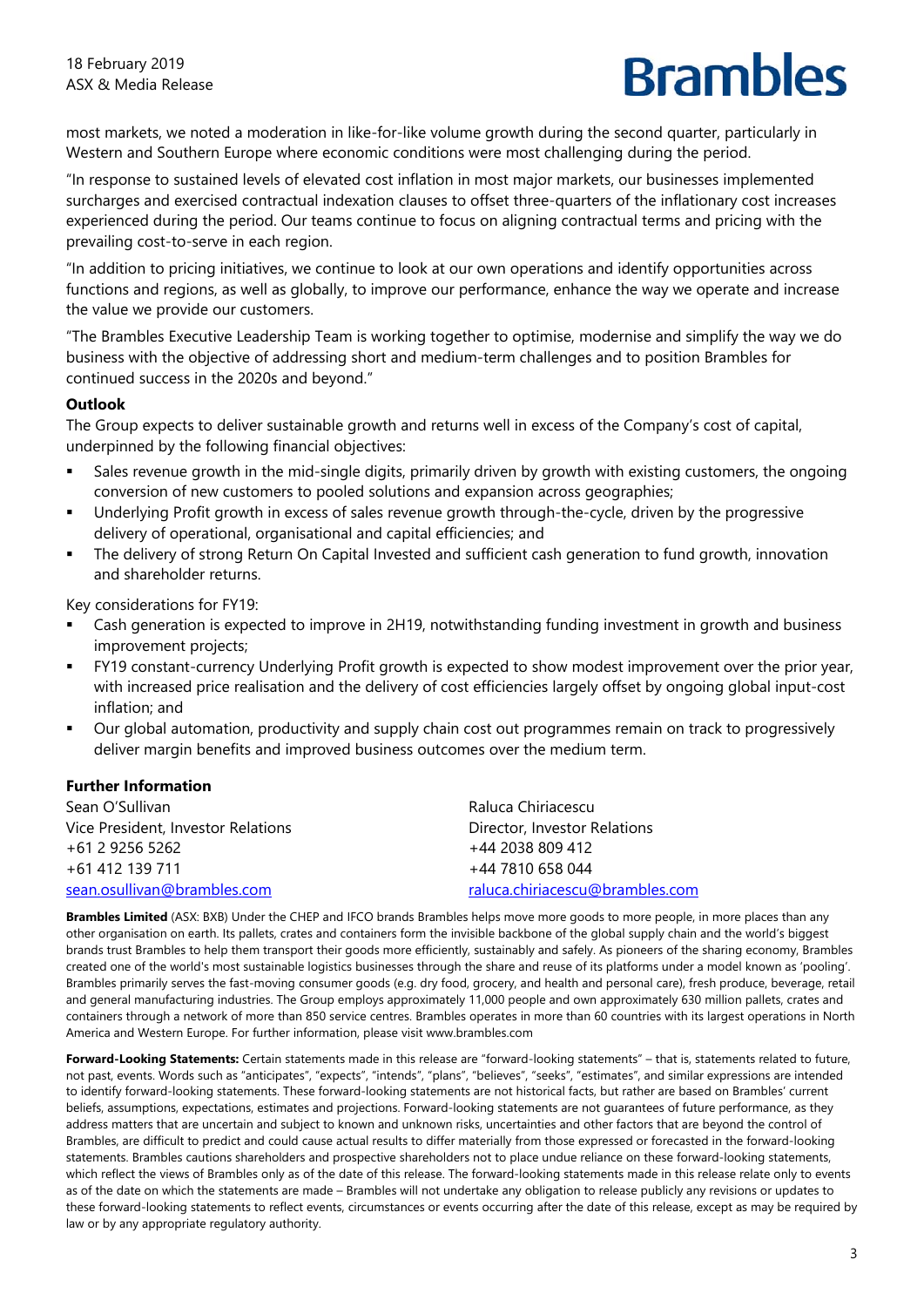### **Summary of Key Metrics**

| US\$m                                                |         |                 |                     | Change                      |
|------------------------------------------------------|---------|-----------------|---------------------|-----------------------------|
| (Continuing operations)                              | 1H19    | 1H18            | Actual<br><b>FX</b> | Constant<br>FX <sup>1</sup> |
| Sales revenue                                        | 2,856.4 | 2,770.5         | 3%                  | 7%                          |
| Underlying Profit <sup>2</sup>                       | 504.4   | 518.1           | (3)%                | 1%                          |
| Significant Items <sup>3</sup>                       | (5.5)   | (4.7)           |                     |                             |
| <b>Operating profit</b>                              | 498.9   | 513.4           | $(3)$ %             | 1%                          |
| Net finance costs                                    | (44.4)  | (52.7)          | 16%                 | 10%                         |
| Tax expense                                          | (133.1) | (20.9)          | $(537)$ %           | $(567)$ %                   |
| <b>Profit after tax from</b><br>continued operations | 321.4   | 439.8           | (27)%               | (25)%                       |
| Loss from discontinued<br>operations                 | (1.6)   | (2.7)           |                     |                             |
| <b>Profit after tax</b>                              | 319.8   | 437.1           | $(27)$ %            | $(25)$ %                    |
| Average Capital Invested <sup>4</sup>                | 5,590.2 | 5,645.9         | (1)%                | 2%                          |
| Return on Capital Invested <sup>5</sup>              | 18.0%   | 18.4%           | $(0.4)$ pts         | $(0.3)$ pts                 |
| Weighted average number<br>of shares (m)             | 1,593.3 | 1,590.6         |                     |                             |
| <b>Basic earnings per share</b>                      |         | US20.2¢ US27.6¢ | $(27)$ %            | (25)%                       |

**Sales revenue** from continuing operations of US\$2,856.4 million increased 7% at constant currency, in line with the Group's expectation for revenue growth in the mid-single digits.

Volume growth was strong across the Group reflecting expansion with new and existing customers across CHEP pallet operations, the EMEA automotive business and IFCO RPCs in Europe. Price realisation improved during the half, particularly in the CHEP Americas and CHEP EMEA pallet businesses. IFCO pricing was below prior year due to a higher mix of lower revenue/lower cost-to-serve customers following new business wins in Europe. In IFCO North America, solid price growth was offset by volume declines during the period.

**Underlying Profit** which excludes Significant Items, was US\$504.4 million, up 1% at constant currency as the strong sales contribution to profit, inflation-related pricing actions and productivity gains were largely offset by inflationary cost pressures and the ongoing cost challenges in CHEP Americas outlined below.

Transport inflation continued to increase across the US and Europe in response to transport availability constraints and higher fuel costs. Despite some easing during the period, lumber costs remained above prior-year levels and further volatility is anticipated in the second half of FY19. Wage inflation also remained elevated across most markets impacting both direct and overhead costs in 1H19.

## **Brambles**

In addition to input-cost inflation, the result also reflects a continuation of cost challenges in CHEP Americas:

- In the US, the pallets business experienced higher transport, storage and plant costs due to inefficiencies associated with network capacity constraints, impacts of changes in retailer and customer behaviour and increased investment in US pallet quality. While these cost increases are being addressed by accelerated automation and procurement programmes, the benefits of these initiatives are weighted to FY20, FY21 and FY22.
- ‐ In Canada, the pallets business incurred additional costs due to the conversion from stringer to block pallets highlighted to the market in FY18; and
- In Latin America, the developing nature of the business and supply chains in the region coupled with high levels of inflation and economic uncertainties continued to drive a higher cost-to-serve during the period. The cost-to-serve in the region reflects higher levels of capital expenditure and other costs related to longer cycle times and higher loss rates given the developing nature of the local network. The business is implementing pricing and asset control initiatives to improve asset efficiency and cost recovery in the region.

**Operating profit** of US\$498.9 million was up 1% at constant currency and included Significant Items expense of US\$5.5 million relating to the separation of the IFCO RPC business.

**Profit after tax from continuing operations** of US\$321.4 million decreased 25% at constant currency largely due to the cycling of a US\$103.2 million one-off, non-cash tax benefit associated with the US tax reform recognised in 1H18.

The effective tax rate for 1H19 on Underlying Profit was 29.0% compared to 27.1% for 1H18. The increase was largely due to the impact of the US tax reform relating to foreign payments, effective from 1 July 2018.

Net finance costs of US\$44.4 million decreased by US\$8.3 million reflecting the lower coupon rate on the €500 million European medium-term note (EMTN) issued in 1H18, lower debt balances following the HFG Joint Venture (JV) and CHEP Recycled divestments in 2H18 and the cycling of higher interest costs in 1H18 associated with the pre-funding of the EMTN which matured in April 2018.

**Basic earnings per share** was US20.2 cents, down 25% at constant currency reflecting the same factors as profit after tax.

**Average Capital Invested (ACI)** was US\$5,590.2 million, up 2% at constant currency due to higher capital expenditure to support volume growth, Brexit-related increases in retailer stocking and supply chain programmes. This increased investment was partly offset by a reduction in ACI following the exit of the HFG JV and the repayment of the HFG shareholder loan in 2H18.

**Return on Capital Invested** was 18.0%, down 0.3 percentage points at constant currency reflecting the Underlying Profit performance outlined above, capital expenditure to support growth, increased investment in US supply chain efficiency programmes and the impact on ACI associated with the exit of the HFG JV in 2H18.

<sup>&</sup>lt;sup>1</sup> Calculated by translating reported period results into US dollars at the actual monthly exchange rates applicable in the prior corresponding period.<br><sup>2</sup> A non-statutory massure that represents profit from continuing o

<sup>&</sup>lt;sup>2</sup> A non-statutory measure that represents profit from continuing operations before finance costs and tax and excludes Significant Items.<br><sup>3</sup> Items of income or expense which are, either individually or in aggregate, mate of business; or part of the ordinary activities of the business but unusual because of their size and nature. 4

<sup>4</sup> A six-month average of capital invested. Capital invested is calculated as net assets before tax balances, cash and borrowings, but after adjustments for pension plan actuarial gains or losses and net equity adjustments for equity-settled share-based payments.

Underlying Profit multiplied by two and divided by Average Capital Invested.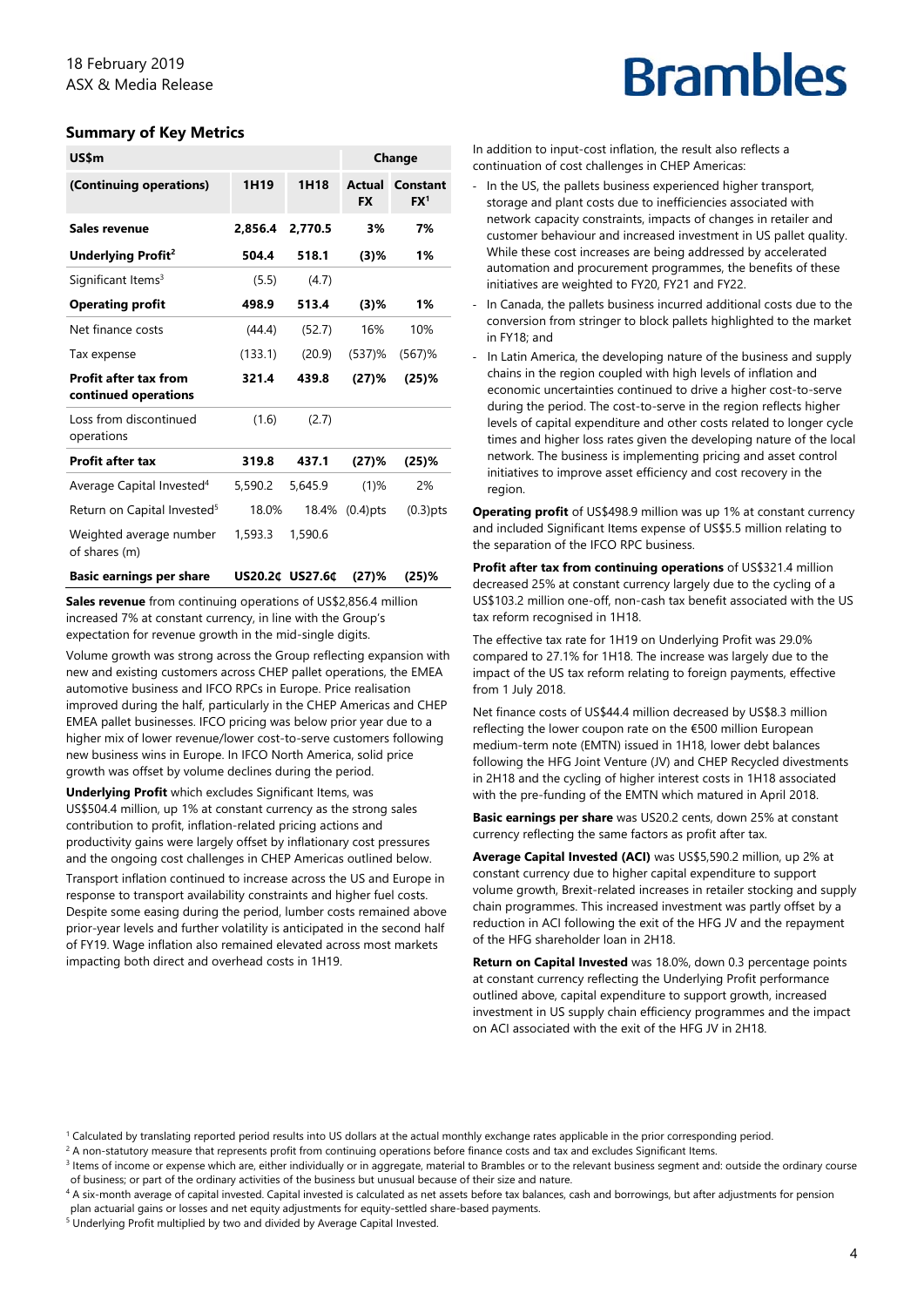## 18 February 2019 ASX & Media Release

### **Cash Flow Reconciliation**

| US\$m                                 | 1H <sub>19</sub> | 1H18    | Change |
|---------------------------------------|------------------|---------|--------|
| <b>Underlying Profit</b>              | 504.4            | 518.1   | (13.7) |
| Depreciation and amortisation         | 291.5            | 283.1   | 8.4    |
| Underlying EBITDA <sup>6</sup>        | 795.9            | 801.2   | (5.3)  |
| Capital expenditure (cash basis)      | (615.9)          | (569.2) | (46.7) |
| Proceeds from sale of PP&E            | 55.3             | 69.7    | (14.4) |
| Working capital movement              | (49.9)           | (22.2)  | (27.7) |
| <b>IPEP</b> expense                   | 53.8             | 46.2    | 7.6    |
| Other                                 | (1.8)            | (14.5)  | 12.7   |
| <b>Cash Flow from Operations</b>      | 237.4            | 311.2   | (73.8) |
| Significant Items                     | (3.6)            | (14.4)  | 10.8   |
| Discontinued operations               | (1.7)            | 1.5     | (3.2)  |
| Financing costs                       | (39.8)           | (29.0)  | (10.8) |
| Tax expense                           | (119.2)          | (120.7) | 1.5    |
| Free Cash Flow <sup>7</sup>           | 73.1             | 148.6   | (75.5) |
| Dividends paid                        | (166.4)          | (178.0) | 11.6   |
| <b>Free Cash Flow after dividends</b> | (93.3)           | (29.4)  | (63.9) |

**Cash Flow from Operations** of US\$237.4 million, decreased US\$73.8 million and included a US\$31 million investment in US supply-chain efficiency programmes which was funded by proceeds from portfolio asset actions in FY18. Excluding the impact of this investment, Cash Flow from Operations decreased US\$42.8 million largely due to the reversal of US\$30 million working capital timing benefits disclosed to the market at the FY18 result and lower first-half asset compensations in CHEP Asia-Pacific and IFCO.

Capital expenditure (cash basis) of US\$615.9 million increased US\$46.7m on the prior year reflecting investments to support growth and supply chain initiatives. On an accruals basis, capital expenditure increased US\$73.3m at constant currency, reflecting:

- A US\$51 million increase in pooling capital expenditure driven by investments to support volume growth, particularly in the EMEA automotive business, and US\$11 million of additional capital expenditure to support Brexit-related retailer stocking. This increased investment was partially offset by a US\$24 million benefit from asset efficiency improvements, particularly in the US Pallets and IFCO Europe RPC businesses; and
- A US\$22 million increase in non-pooling capex, largely due to the US accelerated automation programme partially offset by lower spend across the Group.

**Free Cash Flow after dividends** decreased US\$63.9 million over the prior year reflecting the Cash Flow from Operations detailed above and lower cash dividend payments due to a weaker Australian dollar. Higher interest payments were offset by lower Significant Items outflows during the period.

Despite a US\$8 million decrease in interest expense during the period, cash interest payments increased US\$10.8 million due to the timing of interest payments associated with €500 million EMTN which matured in 2H18 and was refinanced in 1H18.

## **Brambles**

### **Net Debt & Key Ratios**

| US\$m                        | Dec 2018         | <b>Jun 2018</b> | Change |
|------------------------------|------------------|-----------------|--------|
| Current debt                 | 89.3             | 912             | (1.9)  |
| Non-current debt             | 2.517.5          | 2,397.1         | 120.4  |
| <b>Gross debt</b>            | 2.606.8          | 2,488.3         | 118.5  |
| Less cash                    | (199.6)          | (180.2)         | (19.4) |
| Net debt                     | 2,407.2          | 2,308.1         | 99.1   |
| <b>Key ratios</b>            | 1H <sub>19</sub> | 1H18            |        |
| Net debt to EBITDA           | 1.51x            | 1.69x           |        |
| <b>EBITDA</b> interest cover | 17 9x            | 15.2x           |        |

Net debt was US\$2,407.2 million as at 31 December 2018, up US\$99.1 million from 30 June 2018 reflecting the Free Cash Flow deficit after dividends in the current period.

Net debt to EBITDA decreased from 1.69 times at 31 December 2017 to 1.51 times at 31 December 2018 which is well below our financial policy to target a net debt to EBITDA ratio of less than 1.75 times. This decrease was largely due to a reduction in net debt following the receipt of the funds in 2H18 from the repayment of the HFG shareholder loan and proceeds from the sale of the CHEP Recycled business.

Net interest cover increased from 15.2 times to 17.9 times reflecting a US\$8.3 million decrease in net finance costs outlined on page 4 of this document.

### **Segment Analysis**

#### **CHEP Americas**

| US\$m                             |         |         | Change              |                              |  |
|-----------------------------------|---------|---------|---------------------|------------------------------|--|
|                                   | 1H19    | 1H18    | Actual<br><b>FX</b> | <b>Constant</b><br><b>FX</b> |  |
| Sales revenue                     | 1.140.8 | 1.097.4 | 4%                  | 6%                           |  |
| <b>Underlying Profit</b>          | 168.2   | 190.0   | $(11)$ %            | $(9)$ %                      |  |
| Average Capital Invested          | 1,905.8 | 1,877.3 | 2%                  | 4%                           |  |
| <b>Return on Capital Invested</b> | 17.7%   | 20.2%   | $(2.5)$ pp          | $(2.5)$ pp                   |  |

#### **Sales revenue**

**Pallets** sales revenue was US\$1,112.3 million, up 6% at constant currency driven by strong price realisation and solid volume growth across the region.

US pallets revenue of US\$831.7 million increased 5% and comprised:

- Pricing growth of 3% primarily reflecting pricing actions in response to increased levels of input-cost inflation. Effective price, which includes the impact of transport and lumber inflationrelated surcharges recognised as an offset to costs, increased 5%.
- Like-for-like volume growth of 1% largely driven by growth with customers in the beverage and grocery sectors; and
- Net new business growth of 1% driven by current period and prior year contract wins in the SME, grocery and beverage sectors.

Canada pallets sales revenue was US\$135.2 million, up 5% at constant currency reflecting strong pricing growth and solid net new wins. Latin America pallets sales revenue of US\$145.4 million increased 14% at constant currency, reflecting strong volume growth with new and

 $^6$  Earnings before interest, tax, depreciation and amortisation: calculated as Underlying Profit after adding back depreciation and amortisation.<br><sup>7</sup> Cash Flow generated after net capital expenditure, finance costs and

 $^7$  Cash Flow generated after net capital expenditure, finance costs and tax, but excluding the net cost of acquisitions and proceeds from business disposals.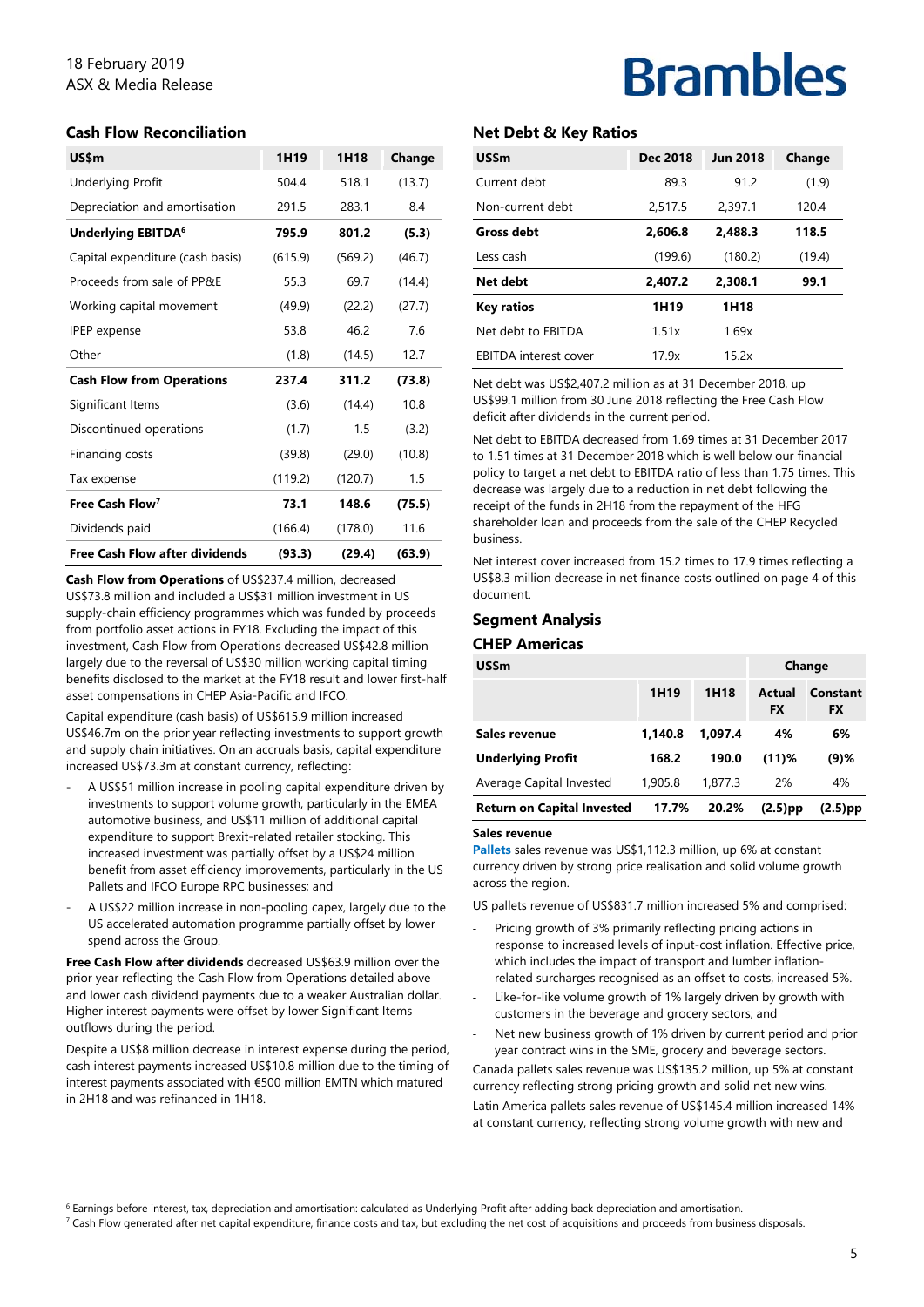existing customers in Mexico and Central America and strong price growth across the region.

**Containers** sales revenue was US\$28.5 million, up 21% at constant currency reflecting strong like-for-like volume growth in both the IBC and automotive businesses.

#### **Profit**

Underlying Profit was US\$168.2 million, down 9% at constant currency due to continued elevated levels of input-cost inflation, increased cost-to-serve due to changes in customer and retailer behaviour, network inefficiencies driven by capacity constraints and increased repair costs associated with increased US pallet quality investment.

In constant-currency terms, volume, price and mix contributions to profit of US\$39 million were more than offset by:

- Net transport cost increases of US\$22 million, largely in the US pallets business due to sustained levels of high transport inflation and additional transport miles associated with both changing customer behaviour and network capacity constraints;
- Net plant cost increases of US\$11 million due to higher pallet repair and handling costs associated with inflation, investments in US pallet quality and the transition from stringer to block pallets in Canada;
- ‐ Depreciation expense increases of US\$7 million, in line with growth of the pool; and
- Other cost increases of US\$17 million driven by a higher cost-toserve in Latin America and investment in resources across the Americas region to support network efficiencies and improved commercial outcomes.

These cost increases are being addressed by a number of pricing, supply chain and asset efficiency initiatives in the US and Latin America with expected benefits weighted to FY20, FY21 and FY22.

#### **Return on Capital**

Return on Capital Invested was 17.7%, down 2.5 percentage points at constant currency reflecting lower profitability in the region and increased capital investment to support growth and US supply chain initiatives, including the accelerated automation programme.

### **CHEP EMEA**

| US\$m                             |                  |                  | Change              |                       |  |
|-----------------------------------|------------------|------------------|---------------------|-----------------------|--|
|                                   | 1H <sub>19</sub> | 1H <sub>18</sub> | Actual<br><b>FX</b> | Constant<br><b>FX</b> |  |
| Sales revenue                     | 931.4            | 887.2            | 5%                  | 9%                    |  |
| <b>Underlying Profit</b>          | 227.3            | 222.8            | 2%                  | 5%                    |  |
| Average Capital Invested          | 1,736.9          | 1.633.0          | 6%                  | 11%                   |  |
| <b>Return on Capital Invested</b> | 26.2%            | 27.3%            | $(1.1)$ pp          | $(1.4)$ pp            |  |

#### **Sales revenue**

**Pallets** sales revenue of US\$787.6 million increased 7% at constant currency primarily driven by strong volume growth and solid price realisation across the region.

Europe pallets sales revenue of US\$687.3 million increased 6% at constant currency and comprised:

- Net new business growth of 4% reflecting contract wins in both the current and prior period, with particularly strong contributions from the beverage and grocery sectors across Southern Europe and Central & Eastern Europe;
- Price increases of 1% largely reflecting contractual price indexation; and
- Like-for-like volume growth of 1% was modest across the region reflecting broader macro-economic conditions.

#### Within Europe:

- Southern Europe pallets (comprising Iberia, Italy and Greece) sales revenue was US\$196.6 million, up 6% in constant currency;
- ‐ Central & Eastern Europe pallets (including Germany, Poland and the Nordics) sales revenue was US\$176.9 million, up 11% in constant currency;
- ‐ Northern Europe pallets (comprising UK and Ireland) sales revenue was US\$168.1 million, up 4% at constant currency; and
- ‐ Western Europe pallets (comprising France and Benelux) sales revenue was US\$145.9 million, up 2% in constant currency.

Africa, India & Middle East pallets sales revenue was US\$100.3 million, up 12% at constant currency reflecting strong price and volume growth in the region.

**RPC and Containers** businesses contributed US\$143.8 million, up 24% at constant currency largely due to strong volume growth with new and existing customers in the European automotive business and Kegstar.

#### **Profit**

Underlying Profit of US\$227.3 million increased 5% at constant currency as the sales volume, price and mix contribution to profit of US\$39 million was partially offset by:

- Net transport cost increases of US\$9 million largely due to thirdparty transport inflation in Europe;
- Net plant cost increases of US\$6 million as the impact of lumber cost inflation and higher pallet repair and handling costs were only partially offset by efficiency savings;
- ‐ Depreciation expense increases of US\$6 million driven by growth of the pool; and
- Other cost increases of US\$6 million primarily due a higher costto-serve across the region and additional resources to support the delivery of growth and strategic initiatives.

#### **Return on Capital**

Return on Capital Invested of 26.2% decreased 1.4 percentage points at constant currency due to lower Underlying Profit margins and higher ACI reflecting capital expenditure to support volume growth, increased investment in the EMEA automotive business and higher unit pallet prices in Europe due to lumber inflation.

### **CHEP Asia-Pacific**

| US\$m                             |                  |       |                     | Change                |  |  |
|-----------------------------------|------------------|-------|---------------------|-----------------------|--|--|
|                                   | 1H <sub>19</sub> | 1H18  | Actual<br><b>FX</b> | Constant<br><b>FX</b> |  |  |
| Sales revenue                     | 228.9            | 238.1 | (4)%                | 3%                    |  |  |
| <b>Underlying Profit</b>          | 57.2             | 58.9  | $(3)$ %             | 5%                    |  |  |
| Average Capital Invested          | 423.1            | 438.2 | $(3)$ %             | 2%                    |  |  |
| <b>Return on Capital Invested</b> | 27.0%            | 26.9% | 0.1 <sub>pp</sub>   | 0.6 <sub>pp</sub>     |  |  |

#### **Sales revenue**

**Pallets** sales revenue was US\$172.7 million, up 3% at constant currency predominantly reflecting like-for-like volume growth and modest pricing gains in Australia.

**RPC and Containers** sales revenue of US\$56.2 million increased 1% at constant currency. Growth includes a successful contract renewal in the New Zealand RPC business and volume growth in the South-East Asian automotive businesses.

#### **Profit**

Underlying Profit of US\$57.2 million increased 5% at constant currency as the sales contribution to profit, the receipt of a one-off government infrastructure grant in the Asia region and the benefit of asset recovery outcomes more than offset transport and wage inflation.

## **Brambles**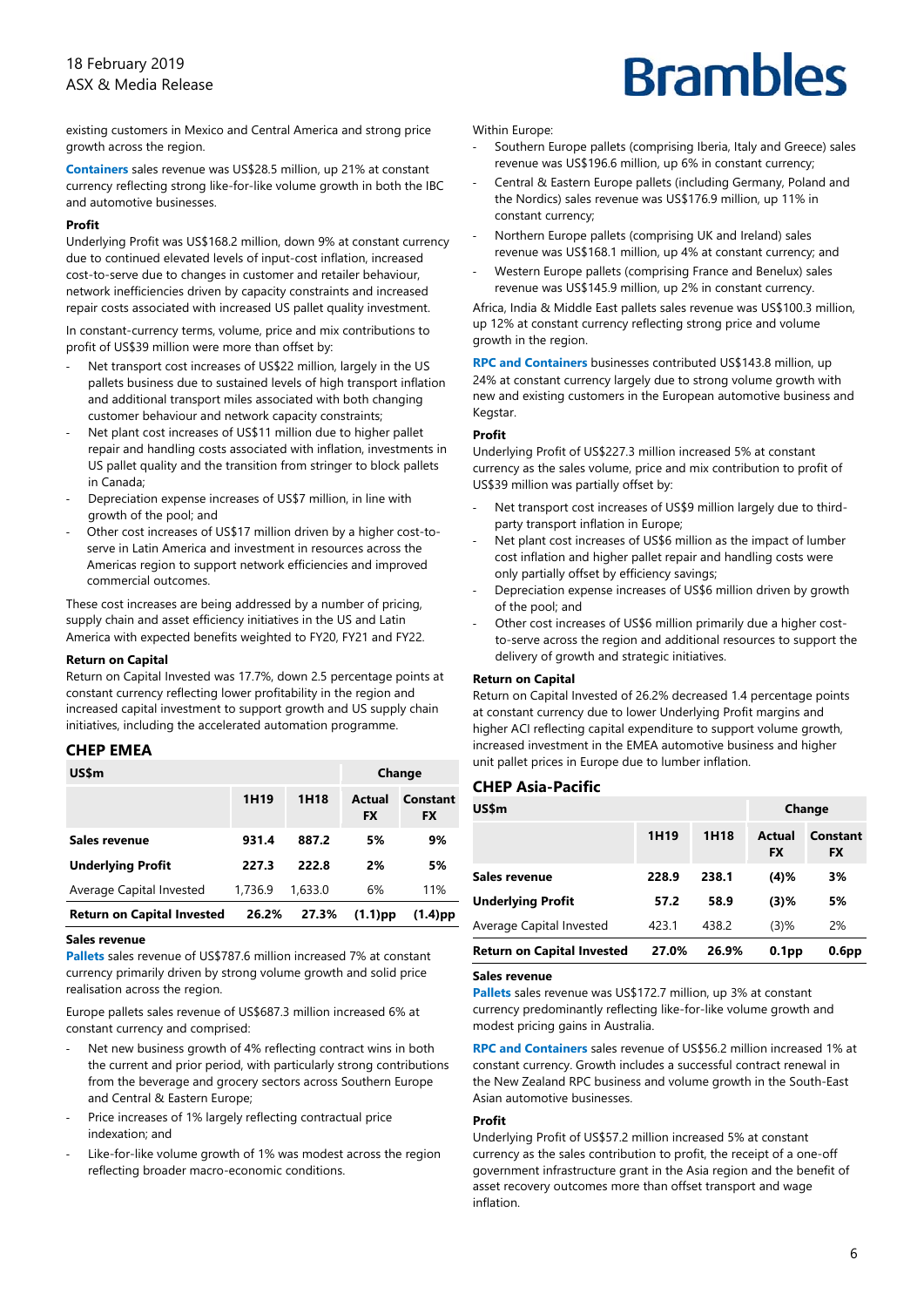### **Return on Capital**

Return on Capital Invested was 27.0%, up 0.6 percentage points at constant currency largely driven by Underlying Profit margin improvement in the Australian pallets business.

### **IFCO**

| US\$m                             |                  |         |                     | Change                       |
|-----------------------------------|------------------|---------|---------------------|------------------------------|
|                                   | 1H <sub>19</sub> | 1H18    | Actual<br><b>FX</b> | <b>Constant</b><br><b>FX</b> |
| Sales revenue                     | 555.3            | 547.8   | 1%                  | 5%                           |
| <b>Underlying Profit</b>          | 72.6             | 69.3    | 5%                  | 9%                           |
| Average Capital Invested          | 1,540.4          | 1,567.5 | $(2)$ %             | 1%                           |
| <b>Return on Capital Invested</b> | 9.4%             | 8.8%    | 0.6 <sub>pp</sub>   | 0.7 <sub>pp</sub>            |

#### **Sales revenue**

Sales revenue of US\$555.3 million increased 5% at constant currency largely driven by strong volume growth across Europe, Latin America and Asia and solid price growth in North America. This growth was partially offset by a revenue mix change in Europe reflecting an increased proportion of lower revenue/lower cost-to-serve customers following new business wins in the UK. Lower volumes in North America reflected the exit from unprofitable contracts and crate availability constraints during peak harvest periods.

Regional contributions were as follows:

- Europe sales revenue of US\$402.0 million, up 7% at constant currency;
- ‐ North America sales revenue of US\$113.6 million, down 5% at constant currency; and
- Other regions (comprising South America and Asia) sales revenue of US\$39.7 million, up 13% at constant currency.

#### **Profit**

Underlying Profit of US\$72.6 million increased 9% at constant currency driven by the sales contribution to profit, the delivery of transport efficiencies in the European business and a US\$2 million net benefit associated with movement in provisions. This was partly offset by cost inflation and network inefficiencies in North America due to lower volumes.

#### **Return on Capital**

Return on Capital Invested was 9.4%, up 0.7 percentage points at constant currency largely driven by capital efficiencies and margin improvements in Europe.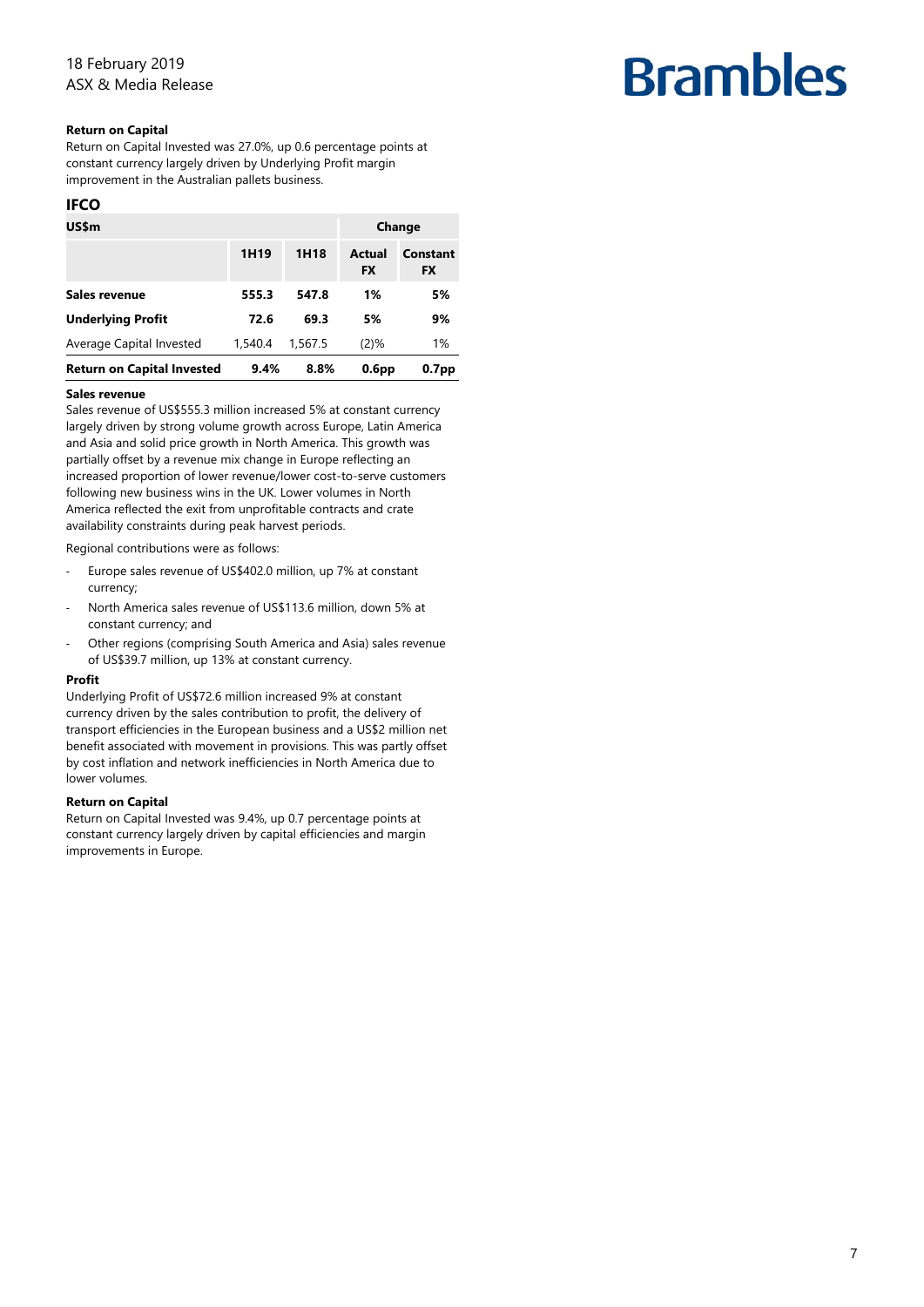## **Background Information**

| US\$m                                         | 1H19    | 1H18     | 2H18                     | <b>FY18</b>              |
|-----------------------------------------------|---------|----------|--------------------------|--------------------------|
| Sales revenue                                 |         |          |                          |                          |
| <b>CHEP Americas</b>                          | 1,140.8 | 1,097.4  | 1,081.9                  | 2,179.3                  |
| <b>CHEP EMEA</b>                              | 931.4   | 887.2    | 928.7                    | 1,815.9                  |
| <b>CHEP Asia-Pacific</b>                      | 228.9   | 238.1    | 237.0                    | 475.1                    |
| <b>IFCO</b>                                   | 555.3   | 547.8    | 550.0                    | 1,097.8                  |
| Continuing operations                         | 2,856.4 | 2,770.5  | 2,797.6                  | 5,568.1                  |
| <b>Underlying EBITDA</b>                      |         |          |                          |                          |
| <b>CHEP Americas</b>                          | 294.4   | 310.9    | 268.5                    | 579.4                    |
| <b>CHEP EMEA</b>                              | 312.7   | 304.1    | 308.1                    | 612.2                    |
| <b>CHEP Asia-Pacific</b>                      | 81.8    | 84.9     | 79.0                     | 163.9                    |
| <b>IFCO</b>                                   | 126.7   | 123.8    | 124.6                    | 248.4                    |
| Corporate                                     | (19.7)  | (22.5)   | (33.7)                   | (56.2)                   |
| Continuing operations                         | 795.9   | 801.2    | 746.5                    | 1,547.7                  |
| Depreciation of property, plant and equipment |         |          |                          |                          |
| <b>CHEP Americas</b>                          | 120.7   | 115.7    | 118.2                    | 233.9                    |
| <b>CHEP EMEA</b>                              | 83.8    | 80.0     | 84.5                     | 164.5                    |
| CHEP Asia-Pacific                             | 24.3    | 25.6     | 25.9                     | 51.5                     |
| <b>IFCO</b>                                   | 46.9    | 47.3     | 53.1                     | 100.4                    |
| Corporate                                     | 0.4     | 0.4      | 0.3                      | 0.7                      |
| Continuing operations                         | 276.1   | 269.0    | 282.0                    | 551.0                    |
| <b>Amortisation of intangibles</b>            |         |          |                          |                          |
| <b>CHEP Americas</b>                          | 5.5     | 5.2      | 5.7                      | 10.9                     |
| <b>CHEP EMEA</b>                              | 1.6     | 1.3      | 0.8                      | 2.1                      |
| <b>CHEP Asia-Pacific</b>                      | 0.3     | 0.4      | 0.3                      | 0.7                      |
| <b>IFCO</b>                                   | 7.2     | 7.2      | 7.6                      | 14.8                     |
| Corporate                                     | 0.8     | $\equiv$ | $\overline{\phantom{a}}$ | $\overline{\phantom{a}}$ |
| Continuing operations                         | 15.4    | 14.1     | 14.4                     | 28.5                     |
| <b>Underlying Profit</b>                      |         |          |                          |                          |
| <b>CHEP Americas</b>                          | 168.2   | 190.0    | 144.6                    | 334.6                    |
| <b>CHEP EMEA</b>                              | 227.3   | 222.8    | 222.8                    | 445.6                    |
| <b>CHEP Asia-Pacific</b>                      | 57.2    | 58.9     | 52.8                     | 111.7                    |
| <b>IFCO</b>                                   | 72.6    | 69.3     | 63.9                     | 133.2                    |
| Corporate                                     | (20.9)  | (22.9)   | (34.0)                   | (56.9)                   |
| Continuing operations                         | 504.4   | 518.1    | 450.1                    | 968.2                    |
| <b>Operating profit</b>                       |         |          |                          |                          |
| <b>CHEP Americas</b>                          | 168.2   | 188.1    | 106.2                    | 294.3                    |
| <b>CHEP EMEA</b>                              | 227.3   | 221.5    | 221.3                    | 442.8                    |
| <b>CHEP Asia-Pacific</b>                      | 57.2    | 58.8     | 52.6                     | 111.4                    |
| <b>IFCO</b>                                   | 72.6    | 69.3     | 100.6                    | 169.9                    |
| Corporate                                     | (26.4)  | (24.3)   | (36.6)                   | (60.9)                   |
| Continuing operations                         | 498.9   | 513.4    | 444.1                    | 957.5                    |